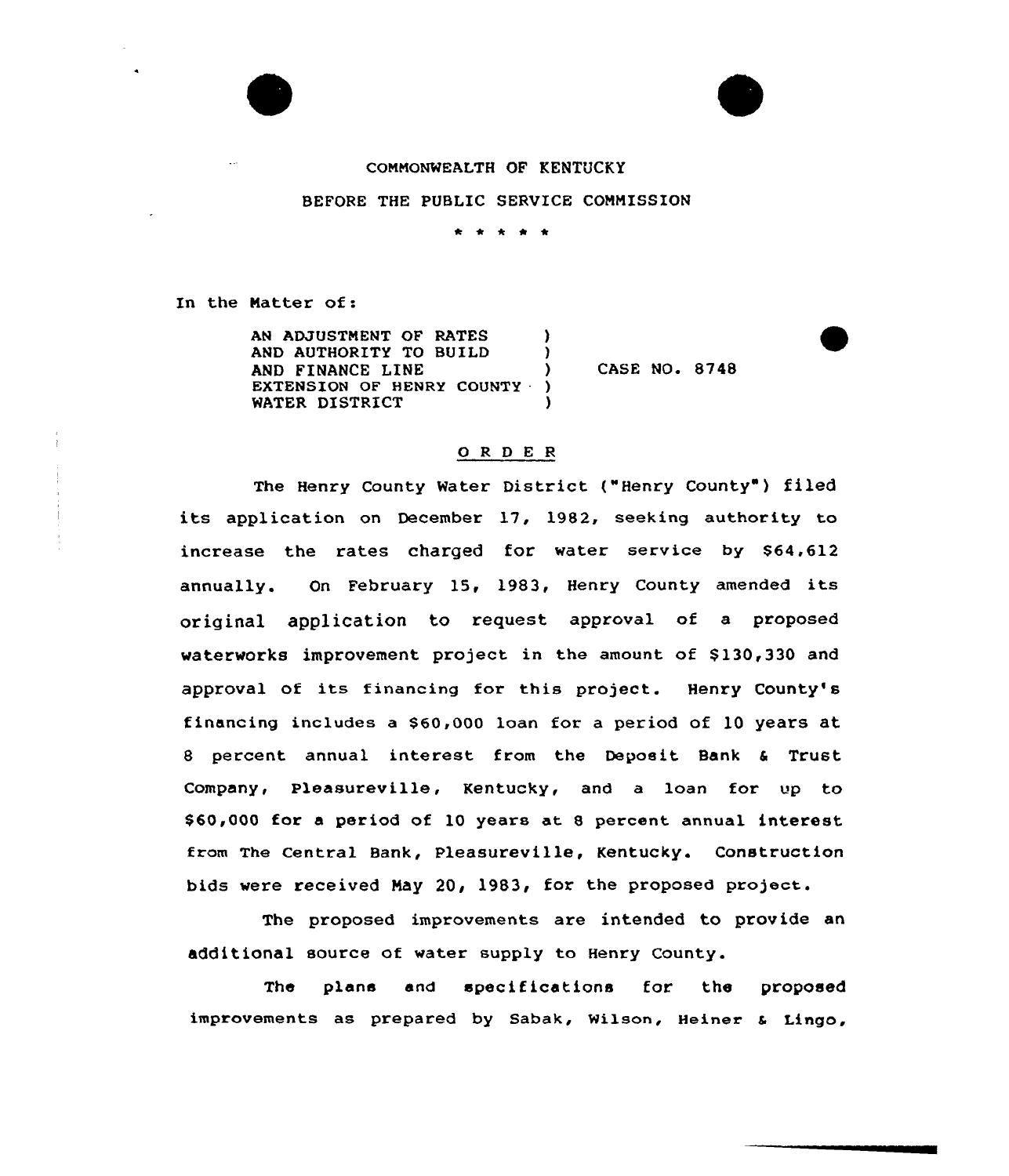



<sup>A</sup> hearing was held April 26, l983, in the offices of the Public Service Commission, E'rankfort, Kentucky. There wexe no intexvencxs in this proceeding, and no protests were entered.

In this Order the Commission has allowed the proposed rate increase of \$64,612 annually, granted a certificate of convenience ano necessity ior the construction of line extensions and approved Henry County's proposed method of financing the line extensions approved herein.

#### TEST PERIOD

Henry County proposed and the Commission has accepted the l2-month period ending December 31, 1981, as the test period in this proceeding.

#### REVENUE AND EXPENSES

Henry county proposed several pro forma adjustments to its test period operations which the Commission finds reasonable and has accepted with the following exceptiones Operating Revenues

The Commission has increased Henry County's test period revenue by  $$12,180<sup>1</sup>$  in order to reflect the annual

 $\mathbf{1}$ 

<sup>100</sup> customers X average rural bill of \$10.15 per month  $X$  12 months  $=$  \$12,180.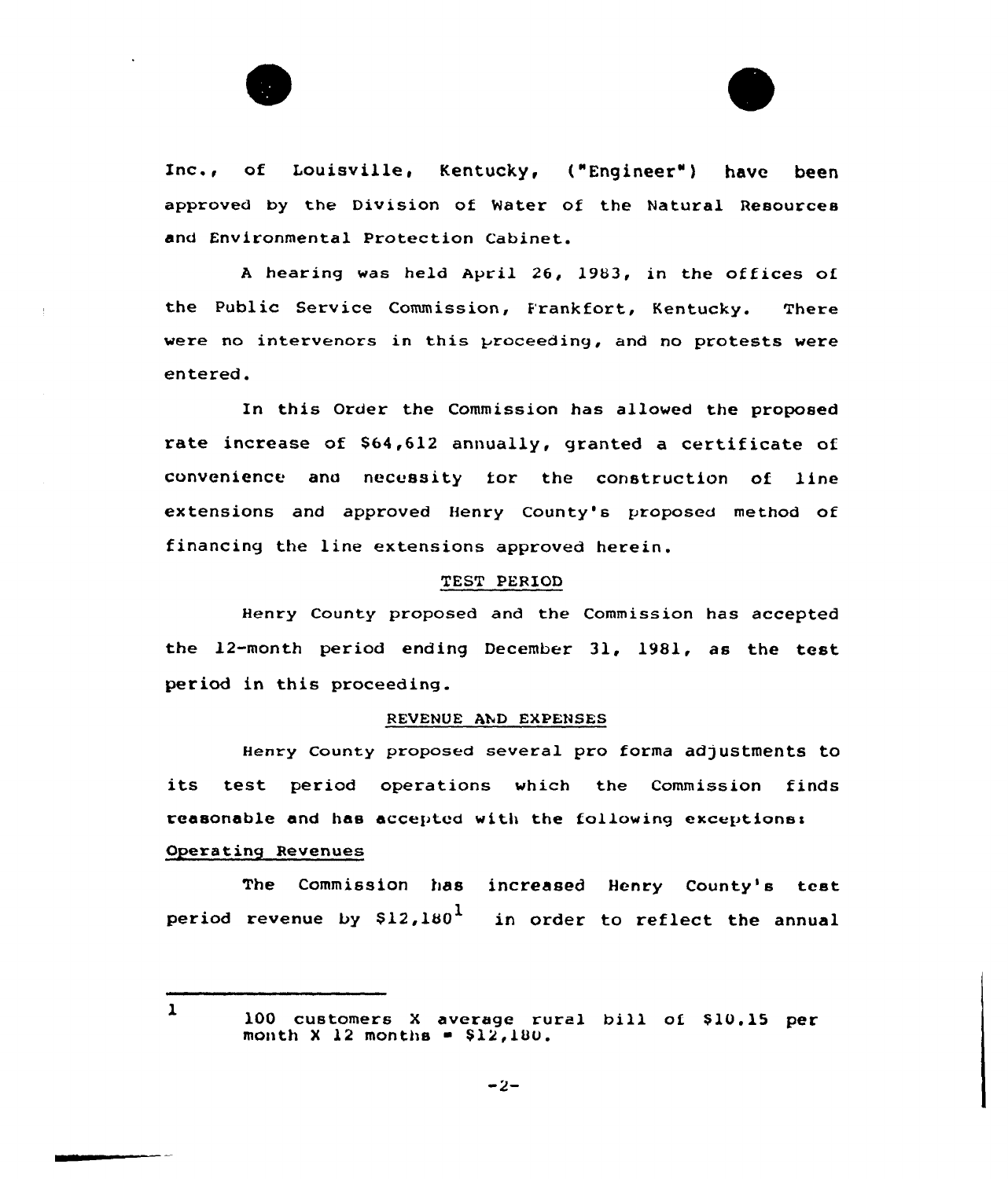revenues under present rates to be collected from additional customers Henry County projected would be served from its new extensions using the current average water usage of 5,359 gallons per month. As the Commission has accepted several pro forma adjustments to Henry County's operating expenses to reflect the cost of serving additional customers, the inclusion of these revenues is a proper adjustment for rate-making purposes.

## Miscellaneous Services .Revenues

Henxy County pxoposed to increase its miscellaneous service revenues by \$500, generated through a meter connection fee charged to its customers. These funds should properly be recorded in contributions in aid of construction rather than revenue. Theretore, the Commission has eliminated the item from the pro forma revenues.

## Ne ter Connections

Henry County proposed to expense 86,025 fax meter connections. Undex the Uniform System af Accounts for Water utilities, these expenditures should be capitalized . Therefore, the Commission has eliminated this item from Henry County's operating expenses ana increased plant in service accordingly.

## Upgrading Of Plant In Service

Henry County recorded expenses of \$12,000 used for the general upgrading of its plant. Since these

-3-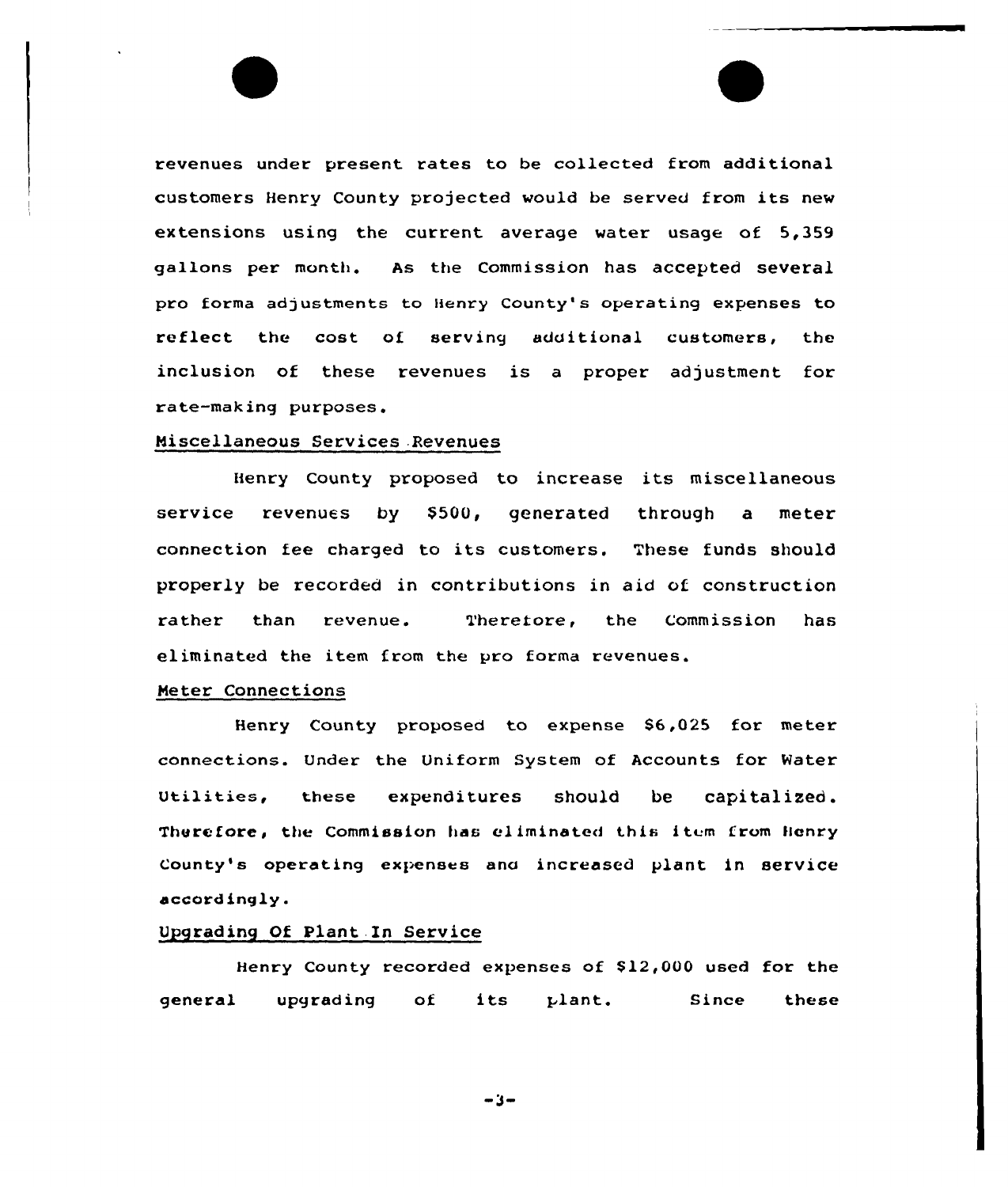expenditures will extend the life of Henry County's plant and provide benefit to the ratepayers for more than 1 year, the commission is of the opinion that these expenditures should be capitalized. Therefore, the Commission has reduced Henry County's pro forma operating expenses by \$12,000.

الأرابين المرابط العرارية

the same service control of the

and more more many comes

## Architect Fee

Henry County included \$8,000 in architect fees associated with its proposed construction. The Commission is of the opinion that this item should have been included as a part of the cost of Henry County's proposed construction project and has therefore reduced Henry County's pro forma operating expenses by \$8,000.

## Depreciation Expense

Henry County proposed to increase its test period depreciation expense of  $$10,418$  by  $$2,800$  in order to reflect <sup>1</sup> year's depreciation on its proposed construction project at its average depreciation rate of <sup>2</sup> percent. The Commission has further increased this expense by \$2,659 in order to reflect the adjustments made to Henry County's plants above.<sup>2</sup>

Henry County does not compute depreciation expense on contributed property. Therefore, no adjustment is necessary in this area.

 $\overline{2}$ Heter Connections (40-year life) (\$6,025X.025) \$ 151 Plant Upgrading ( 5-year life (\$12,000X.2)<br>Architect Fee (50-year life) (\$8,000X.02) 2g400 160 Subtotal  $$2,711$ Less: Depreciation on Contribution in Aid of Construction  $($ \$500  $\div$  \$26,025 X \$2,711) 52 Net Depreciation Adjustment<br>-4-\$2,659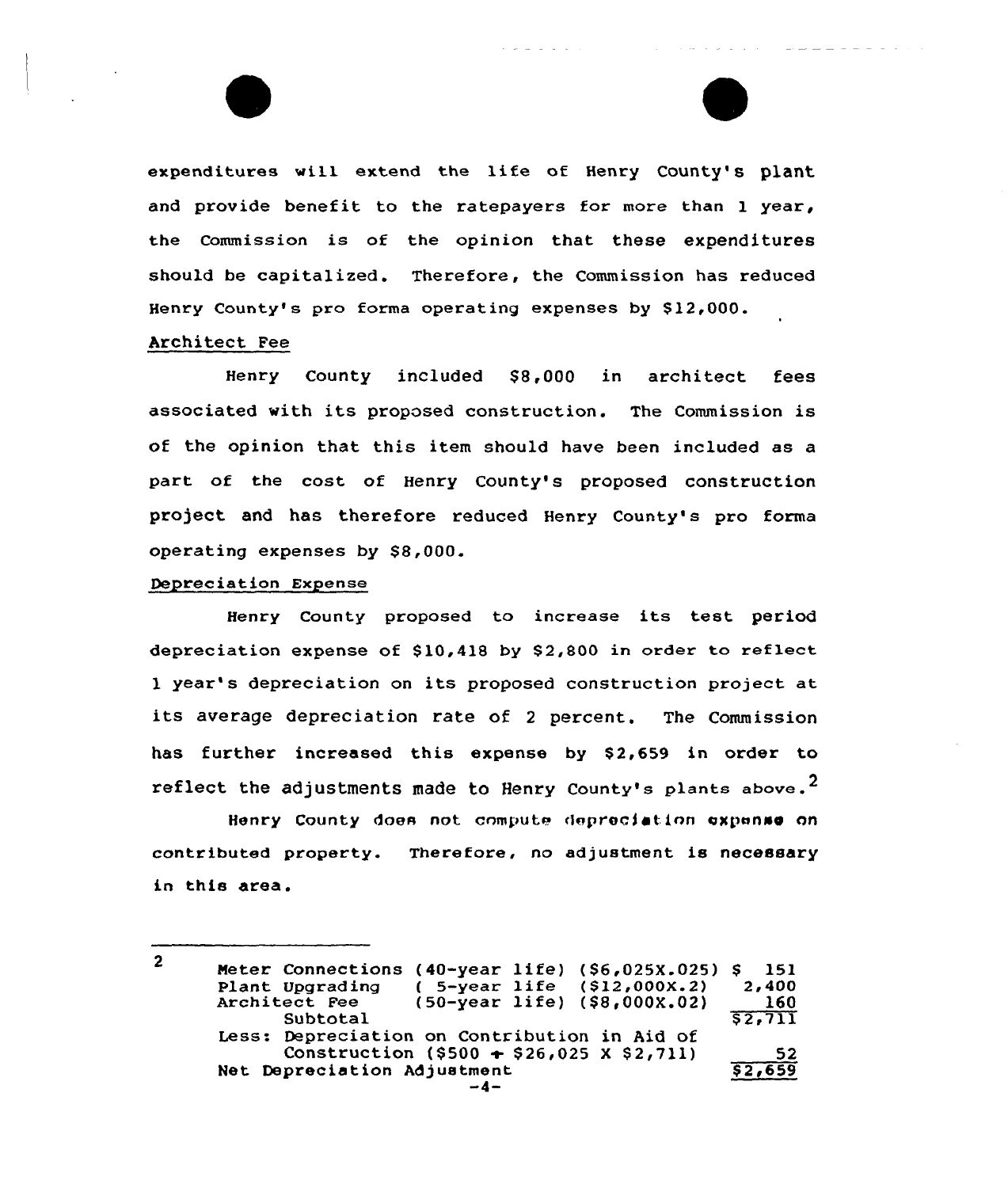## Dam Inspection Expense

Henry County included S9,000 in its operating expenses for a dam inspection required by the Department of Natural Resources. This expenditure is not an annual expense, and the Commission is of the opinion that it should therefore be amortized over a 3-year period. Thus, adjusted test period expenses have been reduced by \$6,000 for rate-making purposes.

#### Bond and Interest Expense

Henry County included in its pro forma operating expenses the interest expense incurred on its existing bonds and on its financing proposed as part of this case. Inasmuch as the proposed financing is approved herein, the Commission will allow the interest expense in its determination of revenue xequirements and evaluation of debt service coverage. However, since interest expense is not an appropriate reduction in the determination of net operating income, the Commission has excluded interest expense in this determination, but has included interest expense in the amount of \$24,030 in the determination of total expenses for rate-making purposes.

Therefore, Henry County's operations are as follows:

|                                          | Actual   | Adjustments         | Adjusted              |
|------------------------------------------|----------|---------------------|-----------------------|
| Operating Revenues                       | \$68,909 | \$12,180            | 581,089               |
| Operating Expenses                       | 59,566   | 43,728              | 103,294               |
| Operating Income <loss></loss>           | 9,343    | $\langle$ \$31,548> | $\langle$ \$ 22, 205> |
| Interest Income                          | 3,658    | <b>&lt;600&gt;</b>  | 3,058                 |
| Net Revenue Prior to<br>Interest Expense | \$13,001 | $<$ \$32, 148>      | $<$ \$ 19,147>        |
|                                          |          |                     |                       |

 $-5-$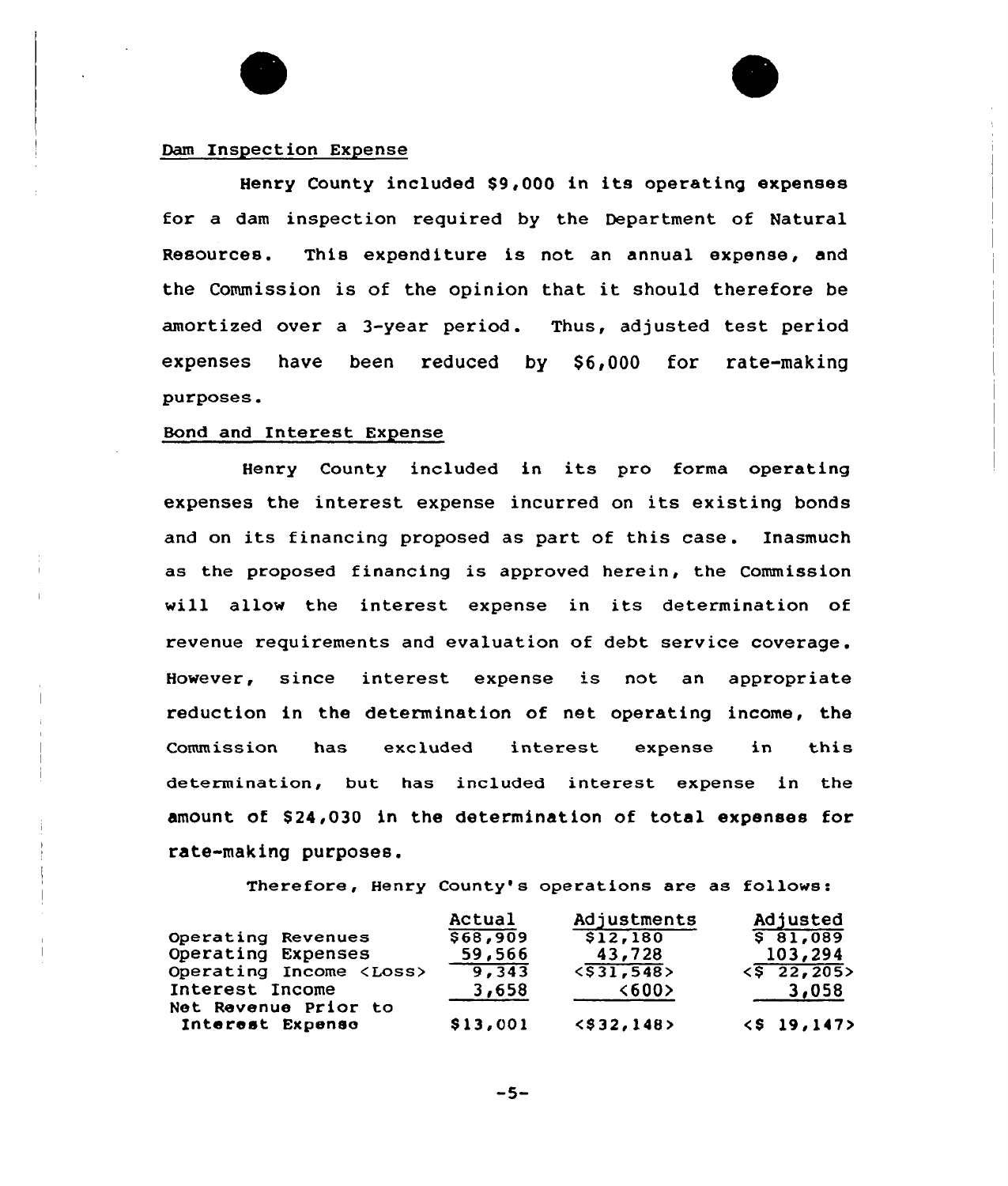

### Revenue Requirement

Henry County has a pro forma debt service requirement of \$47,030.<sup>3</sup> The Commission is of the opinion that Henry County's adjusted operating loss is clearly unreasonahle and vill not permit Henry County to pay its operating revenues and service its debt. The Commission is further of the opinion that Henry County should be allowed to increase its rates to produce the full annual revenue increase of \$64,612 requested as this will enable Henry County to pay its operating expenses and improve its financial position.

#### BATE DESIGN

The billing analysis has been adjusted by  $$21,576<sup>4</sup>$  in order to reflect the revenues to be callected from additional customers Henry County projected wauld be served from its new extensions. Henry County proposed no changes in its rate structure. The Commission has therefore allocated the revenue increase to the existing rate structure.

#### FINDINGS AND ORDERS

The Commission, after consideration of the application and evidence of record and being advised, is of the opinion and finds that:

| Bond Principal | \$11,000 |
|----------------|----------|
| Bond Interest  | 14,430   |
| Loan Principal | 12,000   |
| Loan Interest  | 9,600    |
| Debt Service   | \$47,030 |

4

100 customers X average rural bill of \$17.98 per month  $X$  12 months = \$21,576.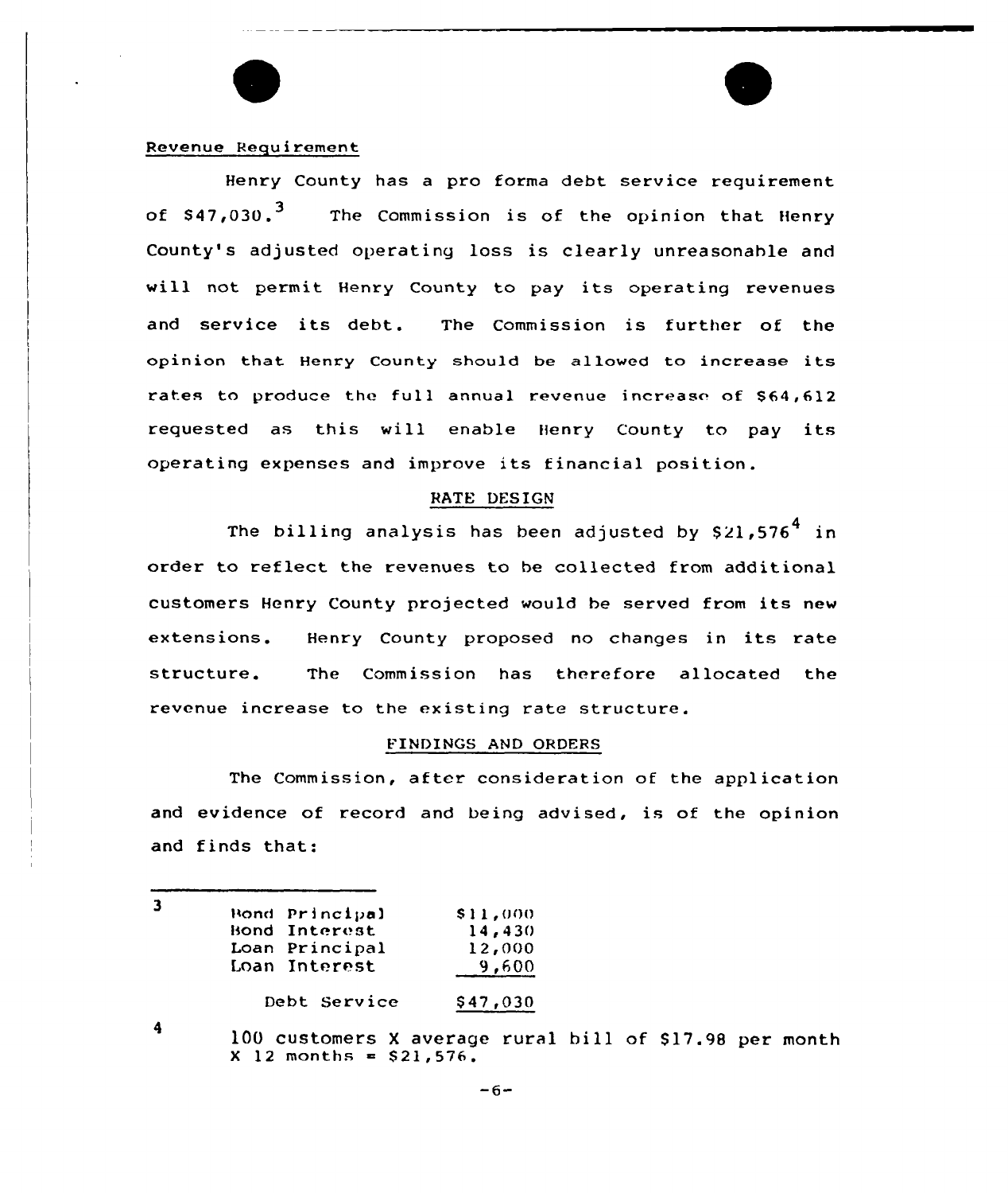1. The rates proposed by Henry County should be denied upon application of KRS 278.030.

2. The rates in Appendix <sup>A</sup> are the fair, just, and reasonable rates to be charged by Henry County for service rendered on and after the date of this Order.

3. Public convenience and necessity require that the construction proposed in the application and record be performed and that a certificate of public convenience and necessity be granted.

4. The proposed project includes construction of about 22,400 feet of 6-inch pipeline along U.S. Highway 421 from Highway 55 to Henry County's existing water treatment plant. The estimated cost for this work totaled \$117,930, which will require about \$130,330 after allowances are made for fees, contingencies and other indirect costs.

5. Any construction deviations from the contract plans and specifications herein approved which could adversely affect service to any customer should be subject to prior approval of this Commission.

6. The proposed borrowing of \$120,000 is for lawful objects within the corporate purposes of Henry County, is necessary and appropriate for and consistent with the proper performance of services to the public by Henry County, will not impair its ability to perform these services and ie reasonably necessary and appropriate for such purposes.

7. Henry County should furnish duly verified documentation of the total cost of this project including the

 $-7-$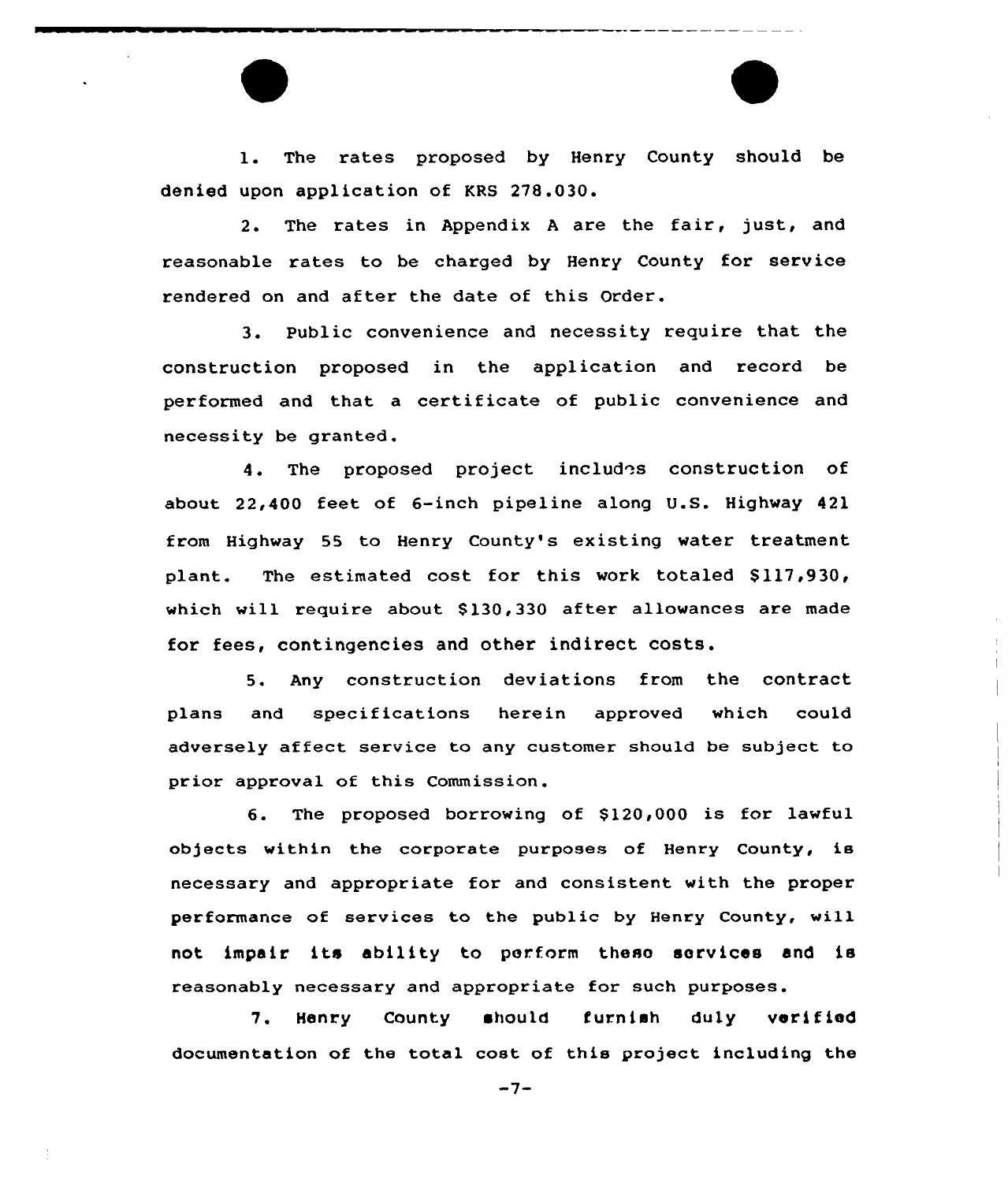cost of construction and all other capitalized costs {engineering, legal, administrative, etc.) within <sup>60</sup> days of the date that construction is substantially completed.

8. Henry County's contract with its Engineer should require the provision of construction inspection under the general supervision of a professional engineer with a Kentucky registration in civil or mechanical engineering. This supervision and inspection should insure that the construction work is done in accordance with the contract plans and specifications and in conformance with the best practices of the construction trades involved in the project.

9. Henry County should require the Engineer to furnish to the Commission a copy of the as-built plans and <sup>a</sup> signed statement that the construction has been satisfactorily completed in accordance with the contract plans and specifications, within 60 days of the date of substantial completion of this construction.

10. The expenditures specifically mentioned in the revenue and expense section of this Order which were inappropriately expensed during the test period should be capitalized in accordance with the Uniform System of Accounts for Water Utilities as prescribed by this Commission.

1T Is THEREFoRE oRDERED that the rates and charges proposed by Henry County be and they hereby are denied upon application nl XRS 27m.030.

IT IS FURTHER ORDERED that the rates in Appendix <sup>A</sup> be and they hereby are the fair, just and reasonable rates to be

 $-8-$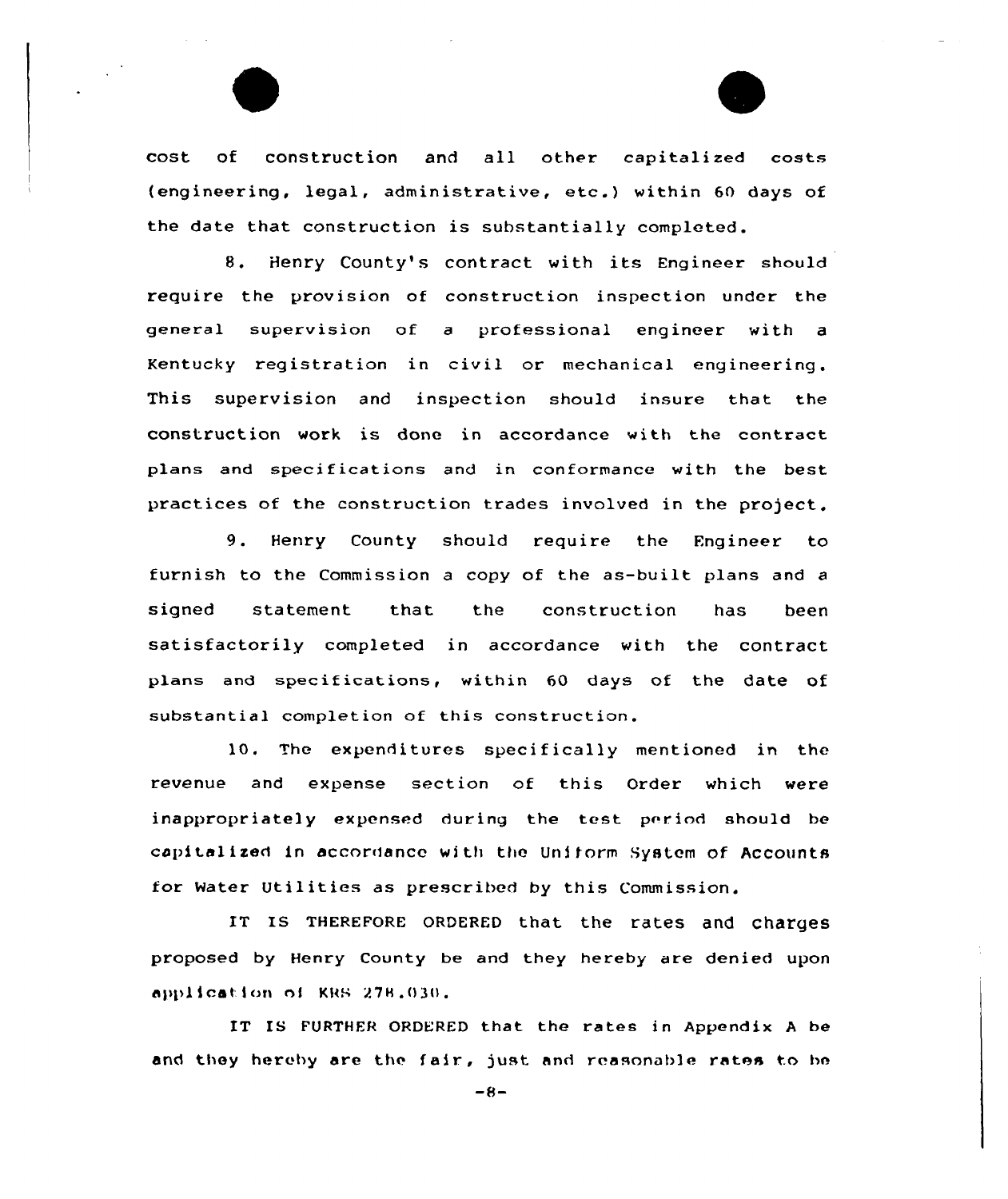charged by Henry County for service rendered on and after the date of this Order.

IT IS FURTHER ORDERED that Henry County be and it hereby is granted a certificate of public convenience and necessity to proceed with the proposed construction project as set forth in the plans and specifications of record herein.

IT IS FURTHER ORDERED that any construction deviations from the contract plans and specifications approved herein which could adversely affect the service to any customer shall be subject to the prior approval of this Commission.

IT IS FURTHER ORDERED that Henry County's plan for financing its construction work in the amount of 8117,300 with a \$60,000 loan for 10 years at 8 percent interest from the Deposit Bank & Trust Company, Pleasureville, Kentucky, and a loan for up to \$60,000 for 10 years at 8 percent interest from The Central Bank, Pleasureville, Kentucky, be and it hereby is approved.

IT IS YURTHER ORDERED that Henry County shall file with the Commission duly verified documentation which shows the total costs of the construction herein certificated including all capitalized costs (engineering, legal, administrative, etc.) within <sup>60</sup> days of the date that construction is substantially completed.

IT IS FURTHER ORDERED that the contract between Henry County and its Engineer shall require the provision of construction inspection under the general supervision of a

-9-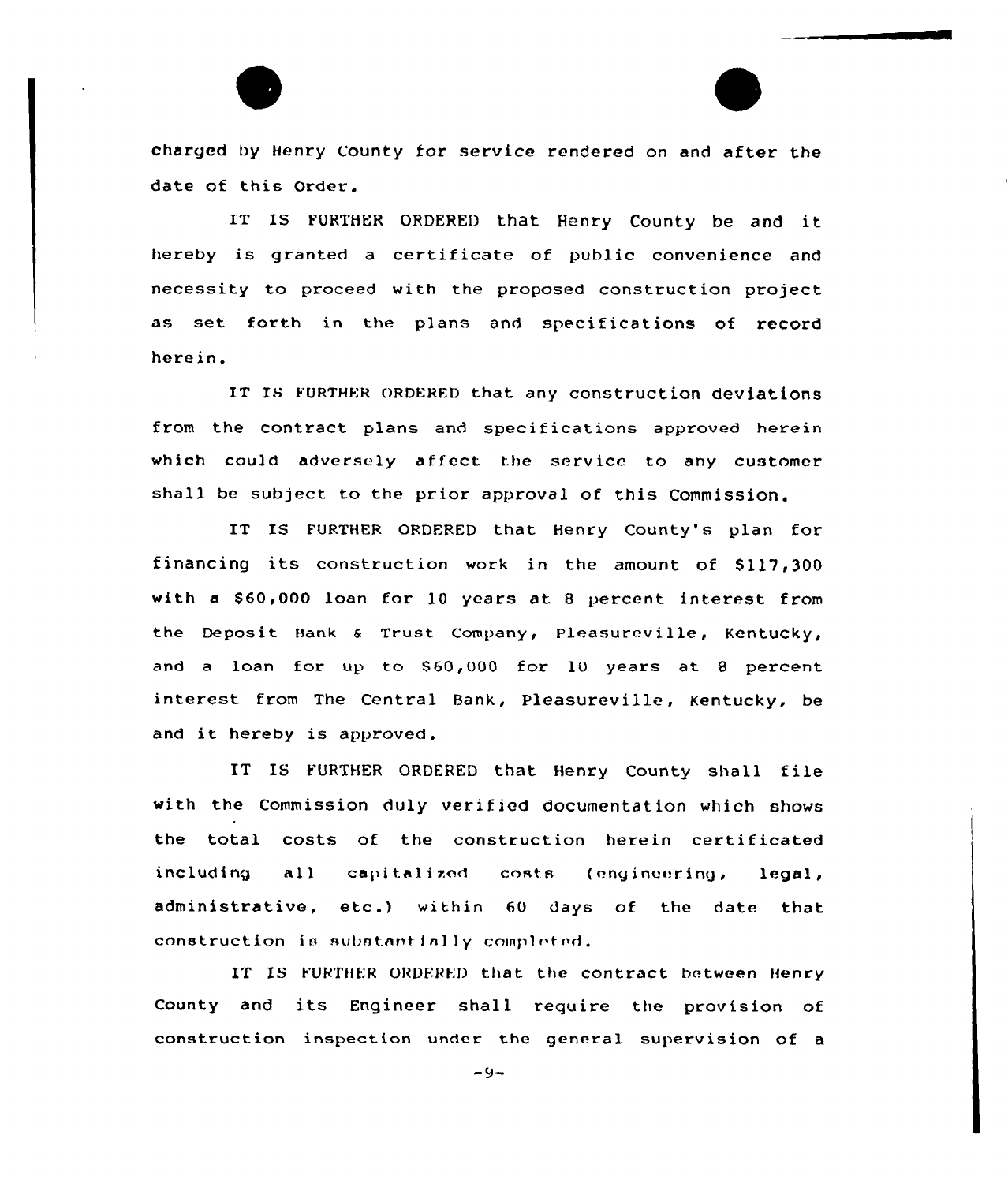professional engineer with <sup>a</sup> Kentucky registration in civil or mechanical engineering. This supervision and inspection shall insure that the construction work is done in accordance with the contract plans and specifications and in conformance with the best practices of the construction trades involved in the project.

 $\bar{1}$ 

IT IS FURTHER ORDERED that Henry County shall require the Engineer to furnish this Commission with as-built drawings and a signed statement that the construction has been satisfactorily completed and has been done in accordance with the contract plans and specifications, within 60 days of the date of substantial completion of the proposed construction.

IT IS FURTHER ORDERED that expenditures inappropriately expensed during the test period shall be capitalized on the books of account and that within 30 days of the date of this Order Henry County shall file journal entries reflecting these transactions.

Nothing contained herein shall he deemed a warranty of the Commonwealth of Kentucky, or any agency thereof, of the financing herein authorized.

 $-10-$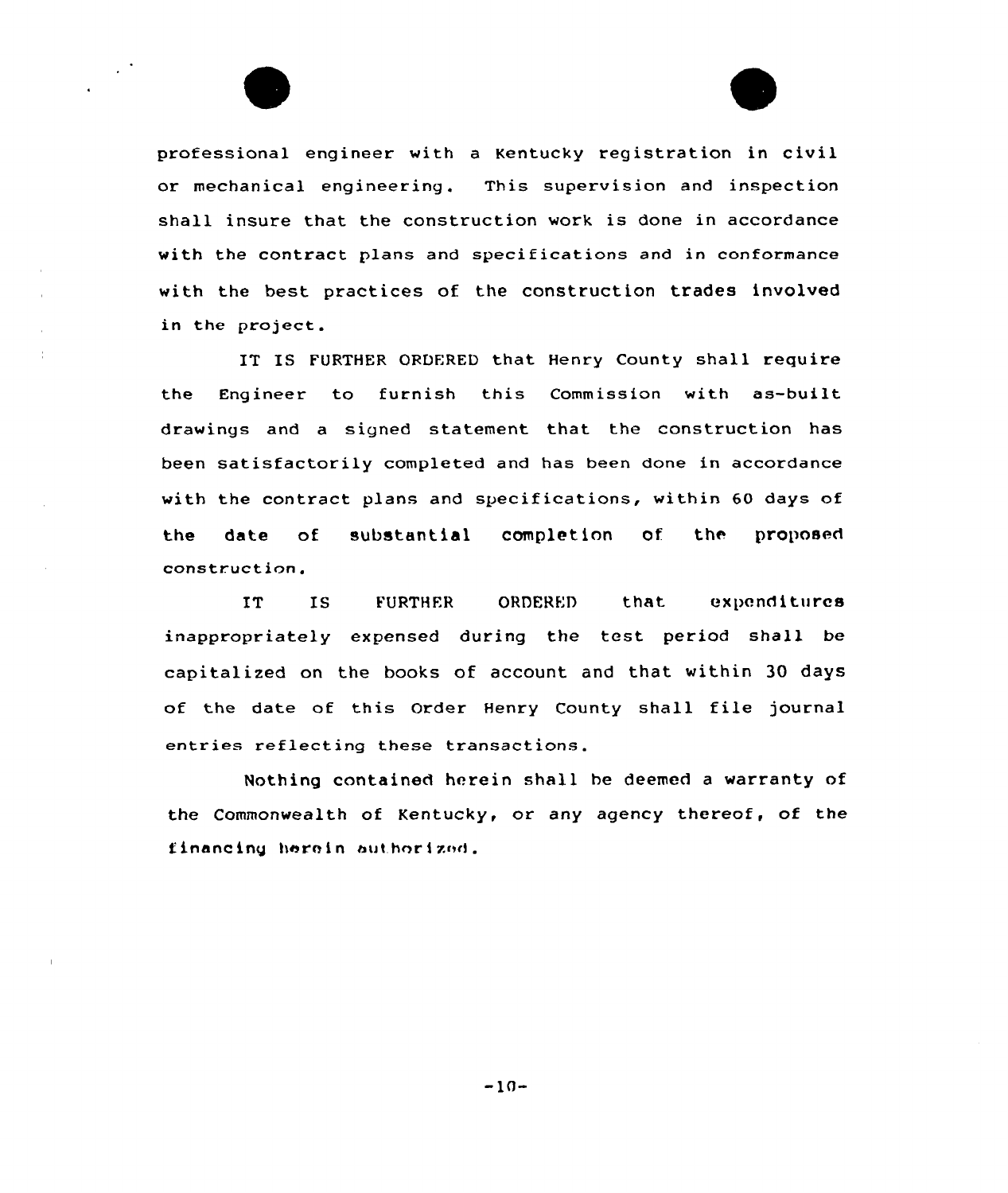

 $\mathcal{L}^{\mathcal{A}}$ 



Done at Frankfort, Kentucky, this 27th day of June, 1983.

PUBLIC SERVICE COMMISSION

Chái <del>M</del>ak Shull<br>cuive Landall

Commissioner

ATTEST:

**Secretary** 

 $\sim$